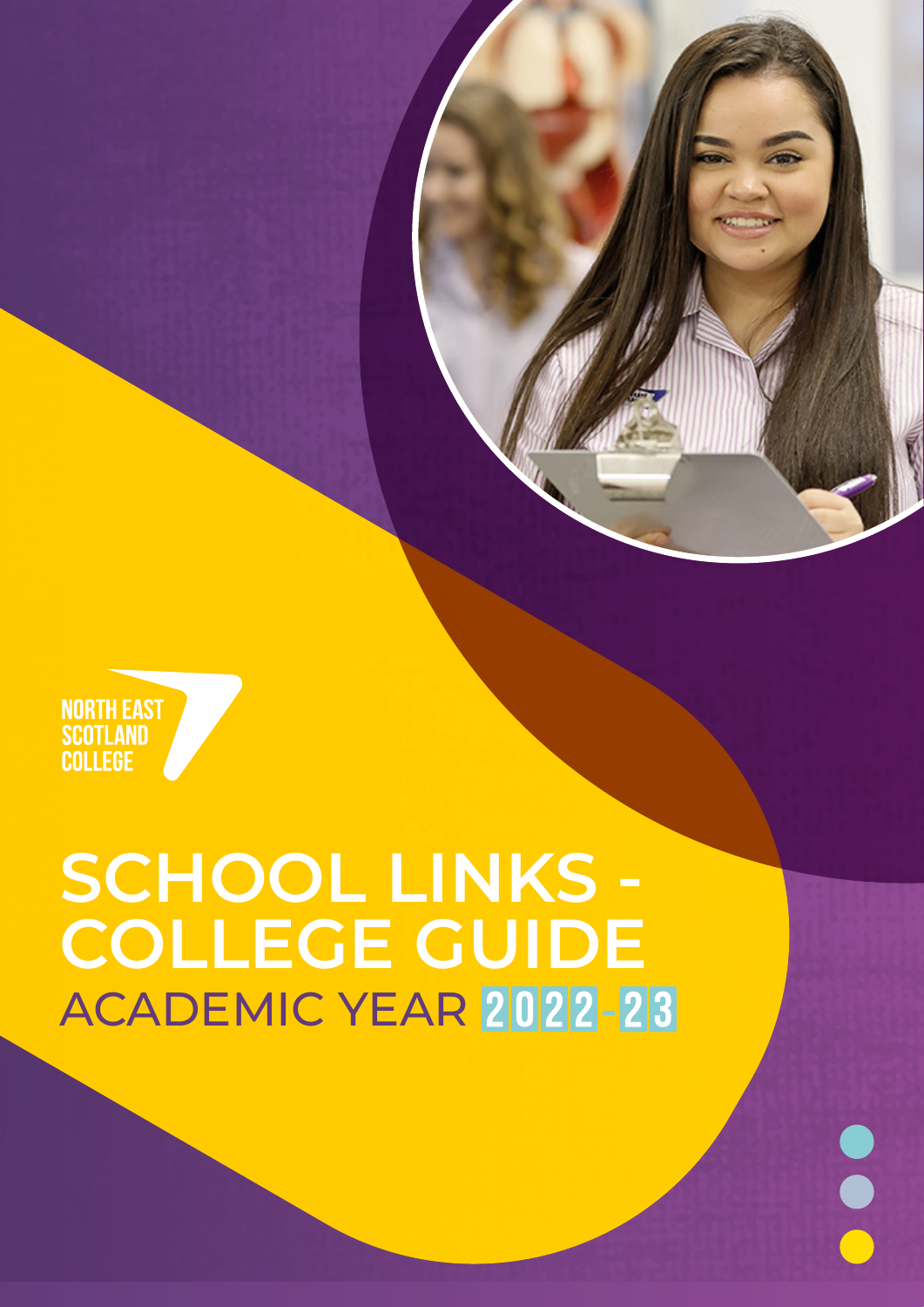

| <b>COURSE TITLE</b>                                 | <b>TIMETABLE</b> |                                   | <b>COURSE START</b><br><b>DATE</b> | <b>COURSE CODE</b> | <b>SCQF</b> | CITY/<br><b>SHIRE</b> |
|-----------------------------------------------------|------------------|-----------------------------------|------------------------------------|--------------------|-------------|-----------------------|
| <b>Art &amp; Design</b>                             |                  |                                   |                                    |                    |             |                       |
| <b>Aberdeen City Campus</b>                         |                  |                                   |                                    |                    |             |                       |
| <b>NPA PHOTOGRAPHY</b>                              | Mon & Wed        | $2.00 \text{pm} - 4.30 \text{pm}$ | Wed 8 Jun                          | PCNPH-L214A        | 5           | City                  |
| NPA ART AND DESIGN: DIGITAL MEDIA                   | Tue & Thu        | $2.00pm - 4.30pm$                 | Tue 7 Jun                          | PANDM-L214A        | 6           | City                  |
| <b>INTRO TO FASHION BUSINESS</b>                    | Mon & Wed        | $2.00pm - 4.30pm$                 | Wed 8 Jun                          | PANFB-L214A        | 6           | <b>Both</b>           |
| <b>INTRO TO CREATIVE TEXTILES</b>                   | Tue & Thu        | $2.00pm - 4.30pm$                 | Tue 7 Jun                          | PANTG-L214A        | 6           | <b>Both</b>           |
| <b>FA CREATIVE AND DIGITAL MEDIA (2 YEAR MODEL)</b> | Tue & Thu        | $2.00 \text{pm} - 4.30 \text{pm}$ | Tue 7 Jun                          | PCNCD-L214A        | 6           | <b>Both</b>           |
| <b>NPA TECHNICAL THEATRE</b>                        | Wed              | 9.30am - 3.30pm                   | Wed 8 Jun                          | PBNTT-L214A        | 5           | <b>Both</b>           |
|                                                     |                  |                                   |                                    |                    |             |                       |
| <b>Fraserburgh Campus</b>                           |                  |                                   |                                    |                    |             |                       |
| <b>DIGITAL AND SOCIAL MEDIA MARKETING</b>           | Mon & Wed        | $2.00 \text{pm} - 4.30 \text{pm}$ | Wed 8 Jun                          | <b>RHNDS-L214A</b> | 6           | Shire                 |
| NPA ART AND DESIGN: DIGITAL MEDIA                   | Mon & Wed        | $2.00pm - 4.30pm$                 | Wed 8 Jun                          | RHNDM-L214A        | 5           | Shire                 |

#### **Automotive**

00

| <b>Aberdeen Altens Campus</b>     |           |                       |            |                   |   |       |
|-----------------------------------|-----------|-----------------------|------------|-------------------|---|-------|
| <b>C&amp;G VEHICLE TECHNOLOGY</b> | Mon & Wed | $2.00$ pm - $4.30$ pm | Wed 8 Jun  | QQNG-L214A        | 4 | City  |
|                                   | Wed       | $9.30am - 3.30pm$     | Wed 8 Jun  | QQNG-L214B        | 4 | Shire |
| <b>Fraserburgh Campus</b>         |           |                       |            |                   |   |       |
| <b>C&amp;G VEHICLE TECHNOLOGY</b> | Fri       | $9.15$ am - $2.20$ pm | Fri 10 Jun | RBNG-L214A        | 4 | Shire |
|                                   | Fri       | $9.15$ am - $2.20$ pm | Fri 10 Jun | <b>RBNG-L214B</b> | 4 | Shire |

#### **Business & Management**

| <b>Aberdeen City Campus</b>              |           |                       |           |             |   |             |
|------------------------------------------|-----------|-----------------------|-----------|-------------|---|-------------|
| <b>FA ACCOUNTANCY (1 YEAR MODEL)</b>     | Mon & Wed | $2.00$ pm - $5.00$ pm | Wed 8 Jun | PGNAC-L214A | 6 | <b>Both</b> |
| <b>FA BUSINESS SKILLS (1 YEAR MODEL)</b> | Mon & Wed | $2.00pm - 5.00pm$     | Wed 8 Jun | PGNBL-L214A | 6 | <b>Both</b> |
|                                          |           |                       |           |             |   |             |
| <b>Fraserburgh Campus</b>                |           |                       |           |             |   |             |
| <b>FA BUSINESS SKILLS (1 YEAR MODEL)</b> | Mon & Wed | 1.45pm - 4.45pm       | Wed 8 Jun | RHNBS-L214A | 6 | Shire       |
| <b>FA BUSINESS SKILLS (2 YEAR MODEL)</b> | Mon & Wed | $1.45$ pm - $4.45$ pm | Wed 8 Jun | RHNBS-L214B | 6 | Shire       |
| DIGITAL AND SOCIAL MEDIA MARKETING       | Mon & Wed | $2.00$ pm - $4.30$ pm | Wed 8 Jun | RHNDS-L214A | 6 | Shire       |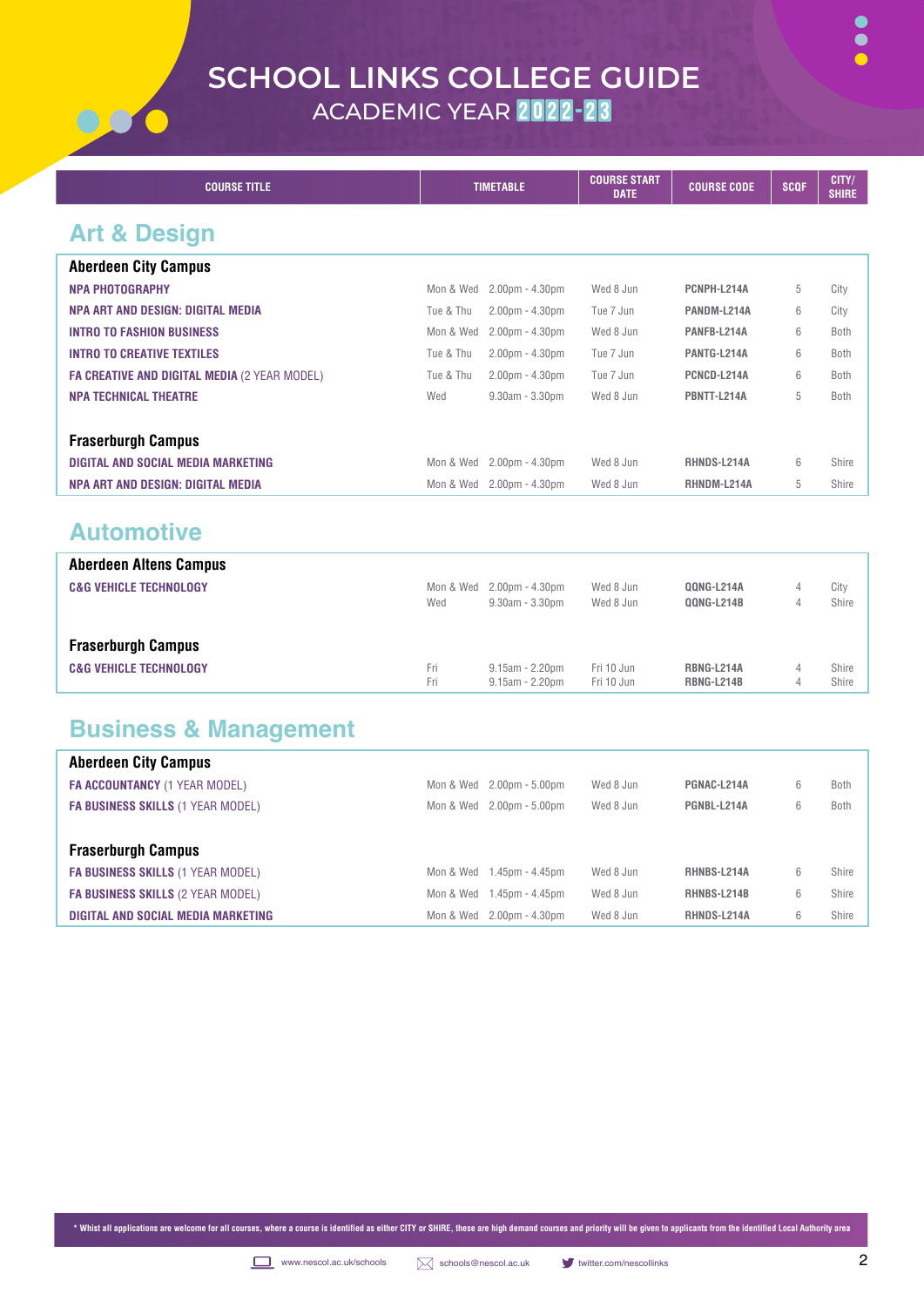000



 $\bullet$  $\bullet$ 

| <b>COURSE TITLE</b>                                              |                               | <b>TIMETABLE</b>                                          | <b>COURSE START</b><br><b>DATE</b>  | <b>COURSE CODE</b>                        | <b>SCQF</b>          | CITY/<br><b>SHIRE</b> |
|------------------------------------------------------------------|-------------------------------|-----------------------------------------------------------|-------------------------------------|-------------------------------------------|----------------------|-----------------------|
| <b>Care</b>                                                      |                               |                                                           |                                     |                                           |                      |                       |
| <b>Aberdeen City Campus</b>                                      |                               |                                                           |                                     |                                           |                      |                       |
| FA SOCIAL SERVICES (CHILDREN AND YOUNG PEOPLE)<br>(1 YEAR MODEL) | Tue & Thu<br>Wed              | $1.30pm - 4.30pm$<br>$9.30am - 3.30pm$                    | Tue 7 Jun<br>Wed 8 Jun              | PSNCY-L214A<br>PSNCY-L214C                | 6<br>6               | Both<br>Both          |
| FA SOCIAL SERVICES (CHILDREN AND YOUNG PEOPLE)<br>(2 YEAR MODEL) | Tue & Thu                     | $1.30pm - 4.30pm$                                         | Tue 7 Jun                           | PSNCY-L214B                               | 6                    | Both                  |
| <b>SFW EARLY LEARNING &amp; CHILDCARE</b>                        | Mon & Wed<br>Tue & Thu<br>Wed | $2.00pm - 4.30pm$<br>$2.00pm - 4.30pm$<br>9.30am - 3.30pm | Wed 8 Jun<br>Tue 7 Jun<br>Wed 8 Jun | PSNCB-L214A<br>PSNCB-L214B<br>PSNCB-L214C | $\sqrt{5}$<br>5<br>5 | City<br>City<br>Shire |
| <b>SFW HEALTH SECTOR</b>                                         | Mon & Wed<br>Wed              | $2.00pm - 4.30pm$<br>9.30am - 3.30pm                      | Wed 8 Jun<br>Wed 8 Jun              | PTNHS-L214A<br>PTNHS-L214B                | 5<br>5               | City<br>Shire         |
| FA SOCIAL SERVICES AND HEALTHCARE (1 YEAR MODEL)                 | Mon & Wed<br>Wed              | $2.00pm - 5.00pm$<br>9.30am - 4.30pm                      | Wed 8 Jun<br>Wed 8 Jun              | PTNSS-L214A<br><b>PTNSS-L214C</b>         | 6<br>6               | Both<br><b>Both</b>   |
| FA SOCIAL SERVICES AND HEALTHCARE (2 YEAR MODEL)                 | Mon & Wed<br>Wed              | $2.00pm - 5.00pm$<br>9.30am - 4.30pm                      | Wed 8 Jun<br>Wed 8 Jun              | PTNSS-L214B<br>PTNSS-L214D                | 6<br>6               | <b>Both</b><br>Both   |
| <b>Fraserburgh Campus</b>                                        |                               |                                                           |                                     |                                           |                      |                       |
| <b>SFW EARLY LEARNING &amp; CHILDCARE</b>                        | Mon & Wed<br>Fri              | $2.00pm - 4.30pm$<br>$9.15am - 2.20pm$                    | Wed 8 Jun<br>Fri 10 Jun             | RJNCB-L214A<br>RJNCB-L214B/C              | 4<br>5               | Shire<br>Shire        |
| <b>SFW HEALTH SECTOR</b>                                         | Fri                           | $9.15am - 2.20pm$                                         | Fri 10 Jun                          | RJNHS-L214A                               | 5                    | Shire                 |
| FA SOCIAL SERVICES (CHILDREN AND YOUNG PEOPLE)<br>(1 YEAR MODEL) | Mon & Wed                     | $1.45$ pm - $4.45$ pm                                     | Wed 8 Jun                           | RJNCY-L214A                               | 6                    | Shire                 |
| FA SOCIAL SERVICES (CHILDREN AND YOUNG PEOPLE)<br>(2 YEAR MODEL) |                               | Mon & Wed 1.45pm - 4.45pm                                 | Wed 8 Jun                           | RJNCY-L214B                               | 6                    | Shire                 |

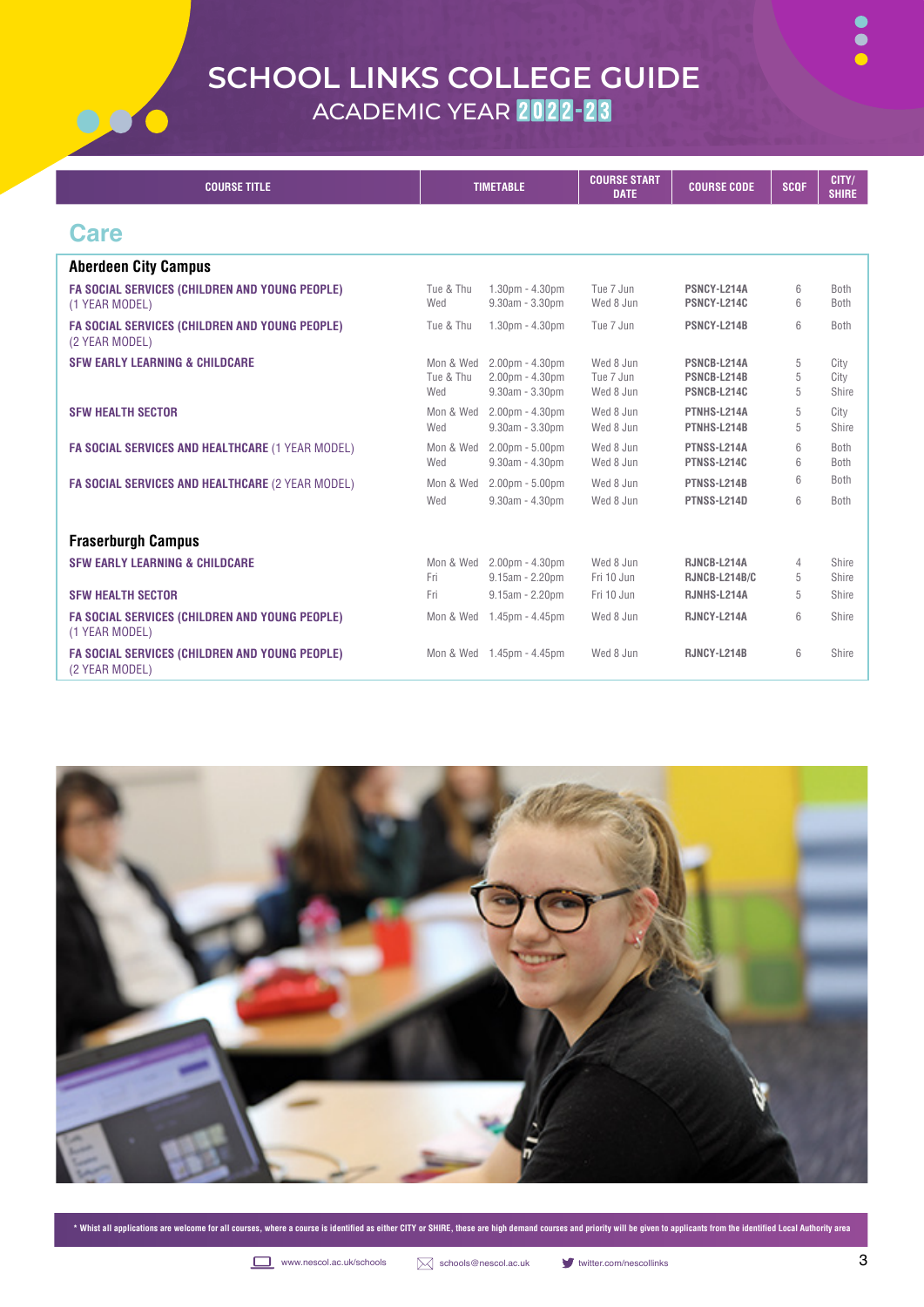

| <b>COURSE TITLE</b>                                                     | <b>TIMETABLE</b> |                                      | <b>COURSE START</b><br><b>DATE</b> | <b>COURSE CODE</b>         | <b>SCQF</b> | CITY/<br><b>SHIRE</b> |
|-------------------------------------------------------------------------|------------------|--------------------------------------|------------------------------------|----------------------------|-------------|-----------------------|
| <b>Computing &amp; IT</b>                                               |                  |                                      |                                    |                            |             |                       |
| <b>Aberdeen City Campus</b>                                             |                  |                                      |                                    |                            |             |                       |
| FA COMPUTER HARDWARE AND SYSTEMS (1 YEAR MODEL)                         | Mon & Wed        | $2.00pm - 5.00pm$                    | Wed 8 Jun                          | <b>QBNCH-L214A</b>         | 6           | <b>Both</b>           |
| FA COMPUTER HARDWARE AND SYSTEMS (2 YEAR MODEL)                         | Mon & Wed        | $2.00 \text{pm} - 5.00 \text{pm}$    | Wed 8 Jun                          | QBNCH-L214B                | 6           | <b>Both</b>           |
| <b>NPA CYBER SECURITY</b>                                               | Mon & Wed        | 2.00pm - 4.30pm                      | Wed 8 Jun                          | QBNCY-L214A                | 5           | <b>Both</b>           |
| FA COMPUTER SOFTWARE (1 YEAR MODEL)                                     | Tue & Thu        | $2.00 \text{pm} - 5.00 \text{pm}$    | Tue 7 Jun                          | QBNSR-L214A                | 6           | <b>Both</b>           |
| FA COMPUTER SOFTWARE (2 YEAR MODEL)                                     | Tue & Thu        | $2.00 \text{pm} - 5.00 \text{pm}$    | Tue 7 Jun                          | QBNSR-L214B                | 6           | <b>Both</b>           |
| <b>NPA COMPUTER GAMES DEVELOPMENT</b>                                   | Tue & Thu        | $2.00 \text{pm} - 4.30 \text{pm}$    | Tue 7 Jun                          | QANCG-L214A                | 5           | <b>Both</b>           |
| <b>NPA DATA SCIENCE</b>                                                 | Tue & Thu        | $1.30pm - 4.30pm$                    | Tue 7 Jun                          | QBNDS-L214A                | 5           | <b>Both</b>           |
|                                                                         |                  |                                      |                                    |                            |             |                       |
| <b>Fraserburgh Campus</b>                                               |                  |                                      |                                    |                            |             |                       |
| <b>N5 COMPUTING SCIENCE</b>                                             | Fri              | $9.15am - 2.45pm$                    | Fri 10 Jun                         | RCNCP-L214A                | 5           | Shire                 |
| <b>NPA COMPUTER GAMES DEVELOPMENT</b>                                   | Mon & Wed        | 2.00pm - 4.30pm                      | Tue 7 Jun                          | RCNCG-L214A                | 5           | Shire                 |
| <b>HIGHER COMPUTING SCIENCE</b>                                         | Tue & Thu        | $1.30pm - 4.30pm$                    | Wed 8 Jun                          | RCNCS-L214A                | 6           | Shire                 |
| <b>Ellon Campus</b>                                                     |                  |                                      |                                    |                            |             |                       |
| <b>N5 COMPUTING SCIENCE</b>                                             | Wed              | $9.00$ pm - $2.50$ pm                | Wed 8 Jun                          | RCNCP-L214B                |             | Shire                 |
|                                                                         |                  |                                      |                                    |                            |             |                       |
| <b>Construction</b>                                                     |                  |                                      |                                    |                            |             |                       |
| <b>Aberdeen City Campus</b>                                             |                  |                                      |                                    |                            |             |                       |
| FA CIVIL ENGINEERING (2 YEAR MODEL)                                     | Wed              | 9.30am - 4.30pm                      | Wed 8 Jun                          | QRNCG-L214A                | 6           | Both                  |
|                                                                         |                  |                                      |                                    |                            |             |                       |
| <b>Altens Campus</b>                                                    | Mon & Wed        | $2.00pm - 4.30pm$                    | Wed 8 Jun                          | QRNCU-L214A                |             | City                  |
| <b>FA CONSTRUCTION (1 YEAR MODEL)</b><br><b>NPA CONSTRUCTION CRAFTS</b> | Tue & Thu        | 2.00pm - 4.30pm                      | Tue 7 Jun                          | QRNCO-L214A                | 4<br>4      | City                  |
|                                                                         | Wed              | $9.30am - 3.30pm$                    | Wed 8 Jun                          | QRNCO-L214B                | 4           | Shire                 |
| <b>STEM SUBJECTS (CDU)</b>                                              | Tue & Thu        | 2.00pm - 4.30pm                      | Tue 7 Jun                          | QRNSM-L214A                | 4           | Both                  |
| <b>Fraserburgh Campus</b>                                               |                  |                                      |                                    |                            |             |                       |
| <b>NPA CONSTRUCTION CRAFTS</b>                                          | Fri              | $9.15am - 2.20pm$                    | Fri 10 Jun                         | RANCO-L214A                | 4           | Shire                 |
|                                                                         | Fri              | $9.15am - 2.20pm$                    | Fri 10 Jun                         | RANCO-L214B                | 4           | Shire                 |
| <b>FA CONSTRUCTION</b>                                                  | Mon & Wed        | 2.00pm - 4.30pm                      | Wed 8 Jun                          | RANCF-L214A                | 4           | Shire                 |
| <b>STEM SUBJECTS (CDU)</b>                                              | Mon & Wed<br>Fri | 2.00pm - 4.30pm<br>$9.15am - 2.20pm$ | Wed 8 Jun<br>Fri 10 Jun            | RANSM-L214A<br>RANSM-L214B | 4<br>4      | Shire<br>Shire        |

| <b>St Machar Academy</b> |     |                                              |                        |                            |              |
|--------------------------|-----|----------------------------------------------|------------------------|----------------------------|--------------|
| <b>FA CONSTRUCTION</b>   | Thu | Mon & Wed 1.30pm - 4.00pm<br>9.00pm - 4.00pm | Wed 8 Jun<br>Thu 9 Jun | QRNCU-L214A<br>QRNCV-L214A | City<br>City |
|                          |     |                                              |                        |                            |              |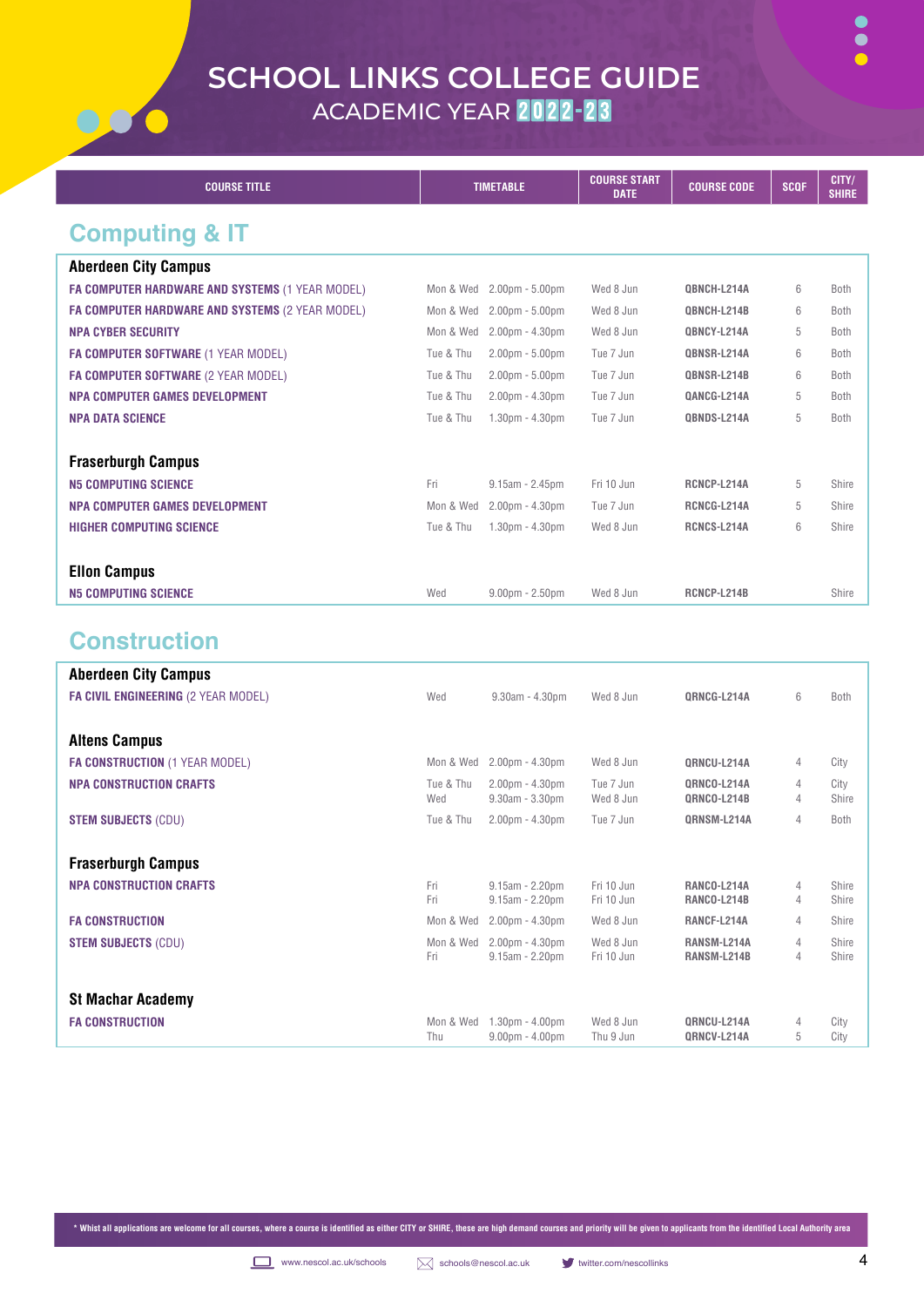$\bullet \bullet \bullet$ 



| <b>COURSE TITLE</b>                             |                  | <b>TIMETABLE</b>                                       | <b>COURSE START</b><br><b>DATE</b> | <b>COURSE CODE</b>         | <b>SCQF</b> | CITY/<br><b>SHIRE</b> |
|-------------------------------------------------|------------------|--------------------------------------------------------|------------------------------------|----------------------------|-------------|-----------------------|
| <b>Engineering</b>                              |                  |                                                        |                                    |                            |             |                       |
| <b>Altens Campus</b>                            |                  |                                                        |                                    |                            |             |                       |
| FA ELECTRICAL ENGINEERING (2 YEAR MODEL)        | Tue & Thu        | $1.30pm - 4.30pm$                                      | Tue 7 Jun                          | QNNEL-L214A                | 6           | <b>Both</b>           |
| <b>SFW ENGINEERING</b>                          | Tue & Thu<br>Wed | $2.00 \text{pm} - 4.30 \text{pm}$<br>9.30am - 3.30pm   | Tue 7 Jun<br>Wed 8 Jun             | QQNSW-L214A<br>QQNSW-L214B | 5<br>5      | City<br>Shire         |
| <b>FA MECHANICAL ENGINEERING (2 YEAR MODEL)</b> | Wed              | 9.30am - 4.30pm                                        | Wed 8 Jun                          | QQNML-L214A                | $6\,$       | <b>Both</b>           |
| <b>Fraserburgh Campus</b>                       |                  |                                                        |                                    |                            |             |                       |
| <b>SFW ENGINEERING</b>                          | Mon & Wed<br>Fri | $2.00 \text{pm} - 4.30 \text{pm}$<br>$9.15am - 2.20pm$ | Wed 8 Jun<br>Fri 10 Jun            | RBNSW-L214A<br>RBNSW-L214B | 5<br>5      | Shire<br>Shire        |
| <b>INTRO TO AUTOMATION AND RENEWABLES</b>       | Mon & Wed        | $2.00 \text{pm} - 4.30 \text{pm}$                      | Wed 8 Jun                          | RCNAR-L214A                | 5           | Shire                 |
| <b>FA ENGINEERING SYSTEMS (2 YEAR MODEL)</b>    | Fri              | $9.00 \text{pm} - 5.00 \text{pm}$                      | Fri 10 Jun                         | RCNEN-L214A                | 6           | Shire                 |
| <b>Ellon Campus</b>                             |                  |                                                        |                                    |                            |             |                       |
| <b>SFW ENGINEERING</b>                          | Wed              | $9.15am - 2.45pm$                                      | Wed 8 Jun                          | <b>RBNSW-L214C</b>         | 6           | Shire                 |
| <b>Banff Academy</b>                            |                  |                                                        |                                    |                            |             |                       |
| <b>SFW GIRLS IN ENERGY</b>                      | Fri              | $9.00$ pm - $2.20$ pm                                  | Fri 10 Jun                         | RANSG-L214C                | 5           | Shire                 |
| <b>Bucksburn Academy</b>                        |                  |                                                        |                                    |                            |             |                       |
| <b>SFW GIRLS IN ENERGY</b>                      | Tue &<br>Thu     | 10.55am - 12.55pm<br>8.35am-10.35am                    | Tue 7 Jun                          | RANSG-L214K                | 5           | City                  |
| <b>Fraserburgh Academy</b>                      |                  |                                                        |                                    |                            |             |                       |
| <b>SFW GIRLS IN ENERGY</b>                      | Fri              | 8.50am - 1.00pm                                        | Fri 10 Jun                         | RANSG-L214E                | 5           | Shire                 |
| <b>Gordon Schools Huntly</b>                    |                  |                                                        |                                    |                            |             |                       |
| <b>SFW GIRLS IN ENERGY</b>                      | Fri              | 11.15am - 3.45pm                                       | Fri 10 Jun                         | RANSG-L214D                | 5           | Shire                 |
| <b>Lochside Academy</b>                         |                  |                                                        |                                    |                            |             |                       |
| <b>SFW GIRLS IN ENERGY</b>                      | Mon &<br>Wed     | 2.05pm - 3.45 pm<br>$1.15$ pm - $2.55$ pm              | Wed 8 Jun                          | RANSG-L214L                | $\sqrt{5}$  | City                  |
| <b>Meldrum Academy</b>                          |                  |                                                        |                                    |                            |             |                       |
| <b>SFW GIRLS IN ENERGY</b>                      | Tues &<br>Wed    | $2.10pm - 3.50pm$<br>1.40pm-3.30pm                     | Wed 8 Jun                          | RANSG-L214G                | $\mathbf 5$ | City                  |

| <b>Mintlaw Academy</b>     |     |                  |           |             |       |
|----------------------------|-----|------------------|-----------|-------------|-------|
| <b>SFW GIRLS IN ENERGY</b> | Thu | 10.45am - 2.15pm | Thu 9 Jun | RANSG-L214B | Shire |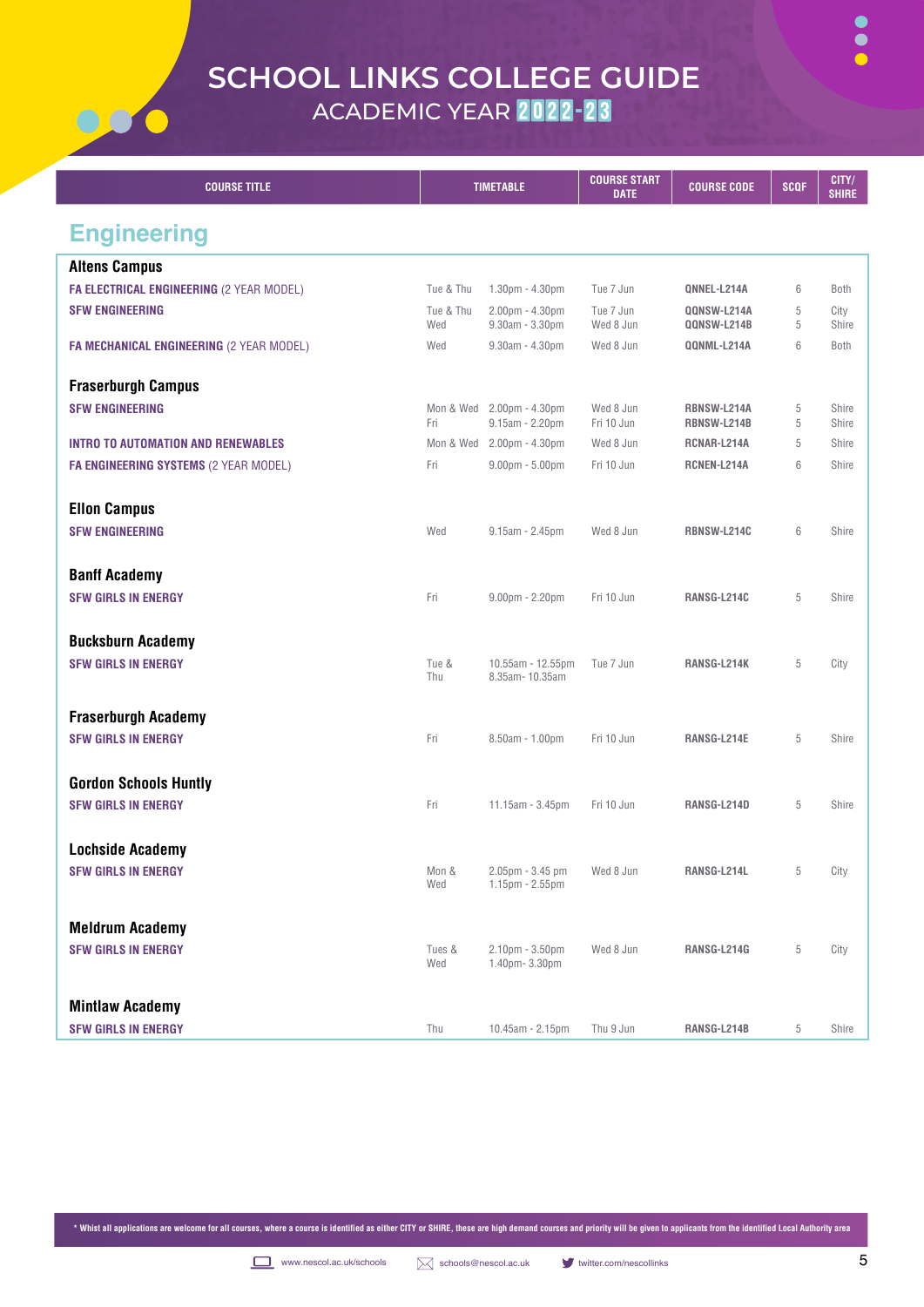

 $\bullet$ 

| <b>COURSE TITLE</b>          | <b>TIMETABLE</b> |                                      | <b>COURSE START</b><br><b>DATE</b> | <b>COURSE CODE</b> | <b>SCQF</b> | CITY/<br><b>SHIRE</b> |
|------------------------------|------------------|--------------------------------------|------------------------------------|--------------------|-------------|-----------------------|
| <b>Engineering Continued</b> |                  |                                      |                                    |                    |             |                       |
| <b>St Machar Academy</b>     |                  |                                      |                                    |                    |             |                       |
| <b>SFW GIRLS IN ENERGY</b>   | Mon & Wed        | $8.50$ am - 10.30am                  | Wed 8 Jun                          | RANSG-L214H        | 5           | City                  |
|                              | Fri              | 8.50am - 12.30pm                     | Fri 10 Jun                         | RANSG-L214J        | 5           | City                  |
| <b>Peterhead Academy</b>     |                  |                                      |                                    |                    |             |                       |
| <b>SFW GIRLS IN ENERGY</b>   | Mon              | $8.30am - 1.10pm$                    | Mon 13 Jun                         | RANSG-L214F        | 5           | Shire                 |
| <b>SFW ENGINEERING</b>       | Tue &<br>Fri     | 10.40am - 1.10pm<br>8.30am - 10.20am | Tue 7 Jun                          | <b>RBNSW-L214D</b> | 6           | Shire                 |
| <b>Turriff Academy</b>       |                  |                                      |                                    |                    |             |                       |
| <b>SFW GIRLS IN ENERGY</b>   | Wed              | 8.50am - 3.00pm                      | Wed 8 Jun                          | RANSG-L214A        | 5           | Shire                 |

#### **Hair, Beauty & Complementary Therapies**

| <b>Aberdeen City Campus</b>                    |              |                                     |            |                    |                |       |
|------------------------------------------------|--------------|-------------------------------------|------------|--------------------|----------------|-------|
| <b>C&amp;G HAIR AND BEAUTY SECTOR (BEAUTY)</b> | Tue & Thu    | $2.00$ pm - $4.30$ pm               | Tue 7 Jun  | PMNBY-L214A/B      | 4              | City  |
|                                                | Wed          | $9.30am - 3.30pm$                   | Wed 8 Jun  | PMNBY-L214C        | $\overline{4}$ | Shire |
| <b>C&amp;G HAIR AND BEAUTY SECTOR (HAIR)</b>   | Mon & Wed    | $2.00$ pm - $4.30$ pm               | Wed 8 Jun  | PMNHS-L214A        | 4              | City  |
|                                                | Tue & Thu    | $2.00pm - 4.30pm$                   | Tue 7 Jun  | <b>PMNHS-L214B</b> | 4              | City  |
|                                                | Wed          | $9.30am - 3.30pm$                   | Wed 8 Jun  | PMNHS-L214C        | 4              | Shire |
| <b>Fraserburgh Campus</b>                      |              |                                     |            |                    |                |       |
| <b>C&amp;G HAIR AND BEAUTY SECTOR (BEAUTY)</b> | Fri          | $9.15$ am - 2.20pm                  | Fri 10 Jun | RGNBY-L214A        | 4              | Shire |
|                                                | Fri          | $9.15$ am - $2.20$ pm               | Fri 10 Jun | RGNBY-L214B        | 4              | Shire |
| <b>C&amp;G HAIR AND BEAUTY SECTOR (HAIR)</b>   | Fri          | $9.15$ am - 2.20pm                  | Fri 10 Jun | RGNHS-L214A        | 4              | Shire |
|                                                | Fri          | $9.15$ am - $2.20$ pm               | Fri 10 Jun | RGNHS-L214B        | 4              | Shire |
| <b>Peterhead Academy</b>                       |              |                                     |            |                    |                |       |
| <b>C&amp;G HAIR AND BEAUTY SECTOR (HAIR)</b>   | Tue &<br>Fri | 10.40am -1.10pm<br>8.30am - 10.20am | Fri 10 Jun | RGNHS-L214C        | 4              | Shire |

#### **Hospitality**

| <b>Aberdeen City Campus</b>   |              |                                            |           |             |             |
|-------------------------------|--------------|--------------------------------------------|-----------|-------------|-------------|
| <b>FA HOSPITALITY</b>         | Tue &<br>Thu | $2.00$ pm - $4.30$ pm<br>$1.30pm - 4.30pm$ | Tue 7 Jun | QHNHY-L214A | City        |
| <b>SFW TRAVEL AND TOURISM</b> |              | Mon & Wed 2.00pm - 4.30pm                  | Wed 8 Jun | QHNST-L214A | <b>Both</b> |

| <b>Fraserburgh Campus</b>   |                           |            |             |       |
|-----------------------------|---------------------------|------------|-------------|-------|
| <b>FA HOSPITALITY</b>       | Mon & Wed 2.00pm - 4.30pm | Wed 8 Jun  | RKNHP-L214A | Shire |
| <b>NPA ACTIVITY TOURISM</b> | 9.15am - 2.20pm           | Fri 10 Jun | RHNTR-L214A | Shire |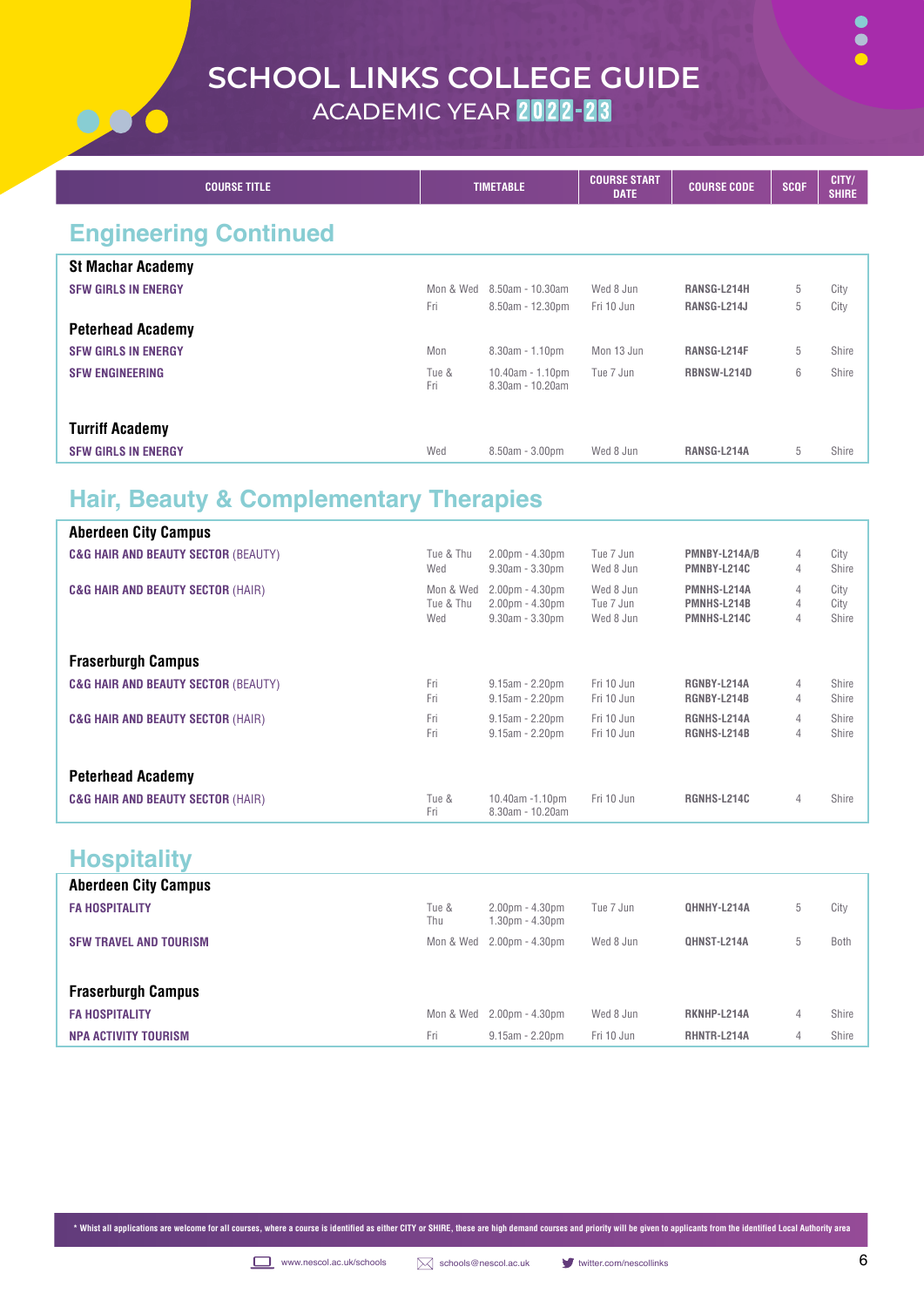

| <b>COURSE TITLE</b>                               | <b>TIMETABLE</b> |                                                                        | <b>COURSE START</b><br><b>DATE</b> | <b>COURSE CODE</b>         | <b>SCQF</b> | CITY/<br><b>SHIRE</b> |
|---------------------------------------------------|------------------|------------------------------------------------------------------------|------------------------------------|----------------------------|-------------|-----------------------|
| <b>Maritime</b>                                   |                  |                                                                        |                                    |                            |             |                       |
|                                                   |                  |                                                                        |                                    |                            |             |                       |
| <b>Maritime Academy Peterhead</b>                 |                  |                                                                        |                                    |                            |             |                       |
| <b>SFW MARITIME SKILLS</b>                        | Mon & Wed<br>Fri | $2.00$ pm - $4.30$ pm<br>$9.15am - 2.20pm$                             | Wed 8 Jun<br>Fri 10 Jun            | YFNMS-L214A<br>YFNMS-L214B | 5<br>5      | <b>Both</b><br>Both   |
|                                                   |                  |                                                                        |                                    |                            |             |                       |
| <b>Rural</b>                                      |                  |                                                                        |                                    |                            |             |                       |
| <b>Turriff Academy</b>                            |                  |                                                                        |                                    |                            |             |                       |
| <b>SFW RURAL SKILLS</b>                           | Tues             | 8.45am - 12.30pm                                                       | Tue 7 Jun                          | RANRK-L214A                | 5           | Shire                 |
|                                                   |                  |                                                                        |                                    |                            |             |                       |
| <b>Science</b>                                    |                  |                                                                        |                                    |                            |             |                       |
| <b>Aberdeen City Campus</b>                       |                  |                                                                        |                                    |                            |             |                       |
| <b>SFW LABORATORY SCIENCE</b>                     | Mon & Wed        | 2.00pm - 4.30pm                                                        | Wed 8 Jun                          | QCNLC-L214A                | 6           | <b>Both</b>           |
|                                                   |                  |                                                                        |                                    |                            |             |                       |
| <b>Fraserburgh Campus</b>                         |                  |                                                                        |                                    |                            |             |                       |
| <b>FA SCIENTIFIC TECHNOLOGIES (2 YEAR MODEL)</b>  | Mon & Wed        | $1.45$ pm - $4.45$ pm                                                  | Wed 8 Jun                          | QCNBK-L214A                | 6           | Shire                 |
| <b>SFW LABORATORY SCIENCE</b>                     | Mon & Wed        | $2.00pm - 4.30pm$                                                      | Wed 8 Jun                          | QCNLC-L214B                | 5           | Shire                 |
|                                                   |                  |                                                                        |                                    |                            |             |                       |
| <b>Social Sciences</b>                            |                  |                                                                        |                                    |                            |             |                       |
| <b>Aberdeen City Campus</b>                       |                  |                                                                        |                                    |                            |             |                       |
| <b>HIGHER PSYCHOLOGY (DELIVERED ONLINE)</b>       | Mon<br>Wed       | $2.00 \text{pm} - 5.00 \text{pm}$<br>$2.00 \text{pm} - 5.00 \text{pm}$ | Mon 13 Jun<br>Wed 8 Jun            | QGNSO-L214A<br>QGNSO-L214B | 6<br>6      | City<br>Shire         |
| <b>HIGHER SOCIOLOGY (DELIVERED ONLINE)</b>        | Mon              | $2.00 \text{pm} - 5.00 \text{pm}$                                      | Mon 13 Jun                         | QGNSP-L214A                | 6           | Both                  |
| <b>INTRO TO SOCIAL SCIENCES AND CRIMINOLOGY</b>   | Tue & Thu        | $2.00 \text{pm} - 4.30 \text{pm}$                                      | Tue 7 Jun                          | QGNCC-L214A                | 5           | Both                  |
| NPA CRIMINOLOGY (DELIVERED ONLINE)                | Mon              | $2.00pm - 4.30pm$                                                      | Mon 13 Jun                         | QGNCM-L214A                | 6           | City                  |
|                                                   | Wed              | $2.00$ pm - $4.30$ pm                                                  | Wed 8 Jun                          | QGNCM-L214B                | 6           | Shire                 |
| <b>N5 PSYCHOLOGY (ON CAMPUS &amp; SELF STUDY)</b> | Mon<br>Wed       | $2.00pm - 4.30pm$<br>$2.00$ pm - $4.30$ pm                             | Mon 13 Jun<br>Wed 8 Jun            | QGNSG-L214A<br>QGNSG-L214B | 5<br>5      | City<br>City          |
|                                                   |                  |                                                                        |                                    |                            |             |                       |
| Aberdeen Grammar School                           |                  |                                                                        |                                    |                            |             |                       |
| <b>HIGHER PSYCHOLOGY</b>                          | Thu              | $2.00 \text{pm} - 5.00 \text{pm}$                                      | Thu 9 Jun                          | QGNSO-L214C                | 6           | City                  |
|                                                   |                  |                                                                        |                                    |                            |             |                       |
| <b>Fraserburgh Campus</b>                         |                  |                                                                        |                                    |                            |             |                       |
| <b>INTRO TO SOCIAL SCIENCES AND CRIMINOLOGY</b>   | Mon & Wed        | $2.00pm - 4.30pm$                                                      | Wed 8 Jun                          | RMNSY-L214A                | 5           | Shire                 |
| <b>NPA CRIMINOLOGY (DELIVERED ONLINE)</b>         | Fri              | $9.00am - 12.00pm$                                                     | Fri 10 Jun                         | RMNCM-L214A                | 6           | Shire                 |